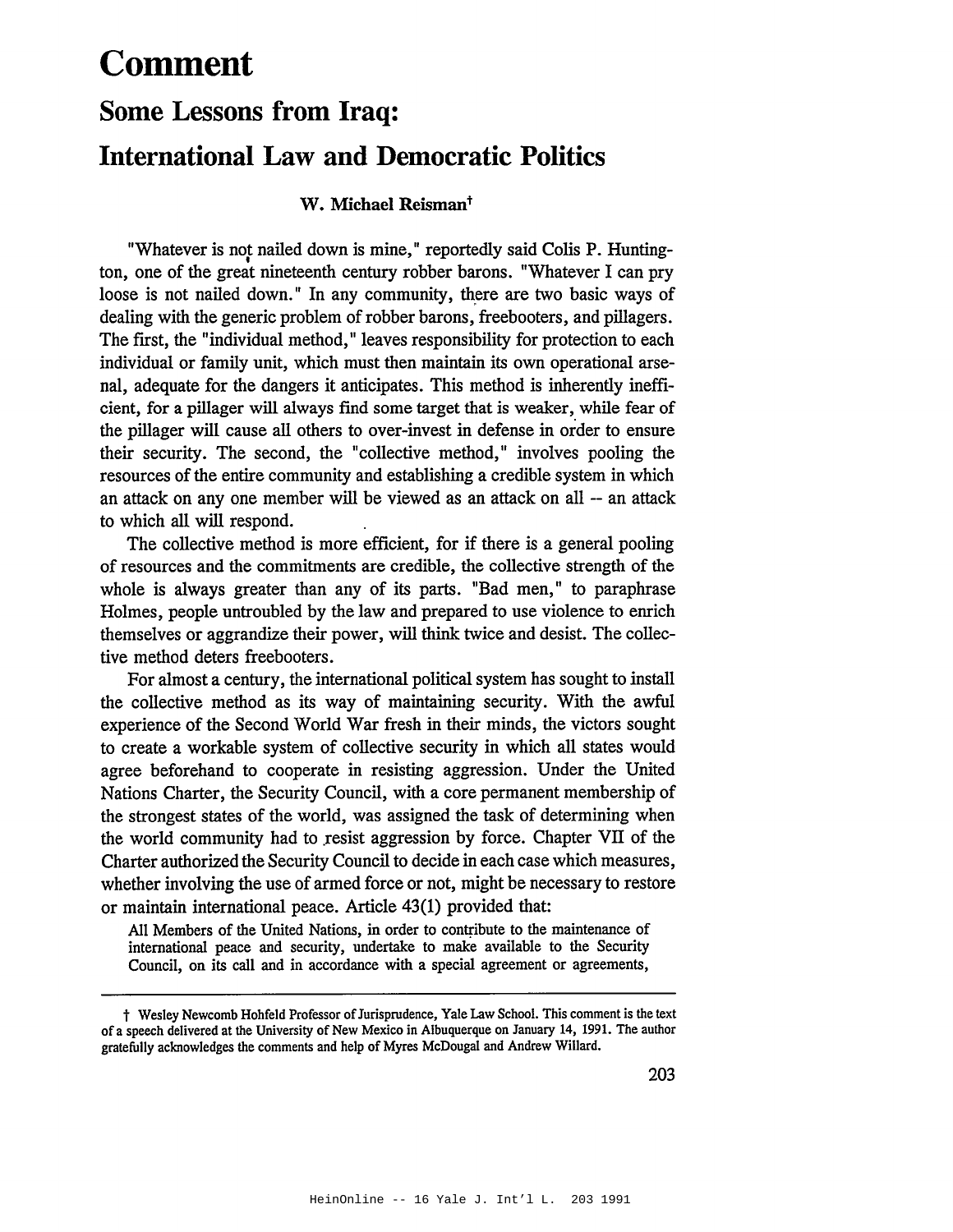armed forces, assistance, and facilities, including rights of passage, necessary for the purpose of maintaining international peace and security.<sup>1</sup>

Planning for these contingencies was to be undertaken by a Military Staff Committee, comprised of the Chiefs of Staff of the permanent members of the Council. Article 48 required members of the United Nations to carry out the collective security decisions of the Security Council.2

The UN Charter also contemplated contingencies in which the Security Council would be unable to operate and provided for a backup collective security system, based on customary international law. Article 51 provided:

Nothing in the present Charter shall impair the inherent right of individual or collective self-defense if an armed attack occurs against a Member of the United Nations, until the Security Council has taken measures necessary to maintain international peace and security.3

Under article 51, states were still authorized to respond to the request of a beleaguered state and to participate in its self-defense, but, obviously, the clarity of international authority and condemnation would always be less in actions authorized under article 51 than in actions taken under Chapter VII. If the primary system for collective self-defense could work, it was obviously preferable to the backup system.

The term "collective security" may sound rather bellicose but, in fact, it is a precondition of many of the benefits we associate with peace. Only when a collective security system works do other peaceful measures become feasible: genuine arms control, varying degrees of disarmament, the prohibition of certain types ofweapons, such as chemical and biological weapons, and "peace dividends" for taxpayers. All of these measures presuppose the operation of a system of collective security. If this type of system does not work, every nation must look to its own resources. Arms races, weapons proliferation, shifting alliances, and the expectation of violence will increase.

The Cold War, with its rivalry between the United States and the Soviet Union, paralyzed the institutional collective security system of the United Nations. Collective security actions under article 51 were always, by their very nature; controversial. But with the end of the Cold War and the beginning of an *entente* between the United States and the Soviet Union, high hopes were expressed in many parts of the world that the United Nations would finally function as originally intended. It was neither grandiose nor foolish to believe, as George Bush said, that this was an opportunity to begin to build a new world order.

The Emirate of Kuwait and many other relatively small and weak states rely, in some measure, on the expectation that the United Nations Charter and its collective security system will protect their territorial integrity and political

204

<sup>1.</sup> U.N. CHARTER art. 43, para. 1.

*<sup>2.</sup> ld.* at art. 48.

*<sup>3.</sup> ld.* at art. 51.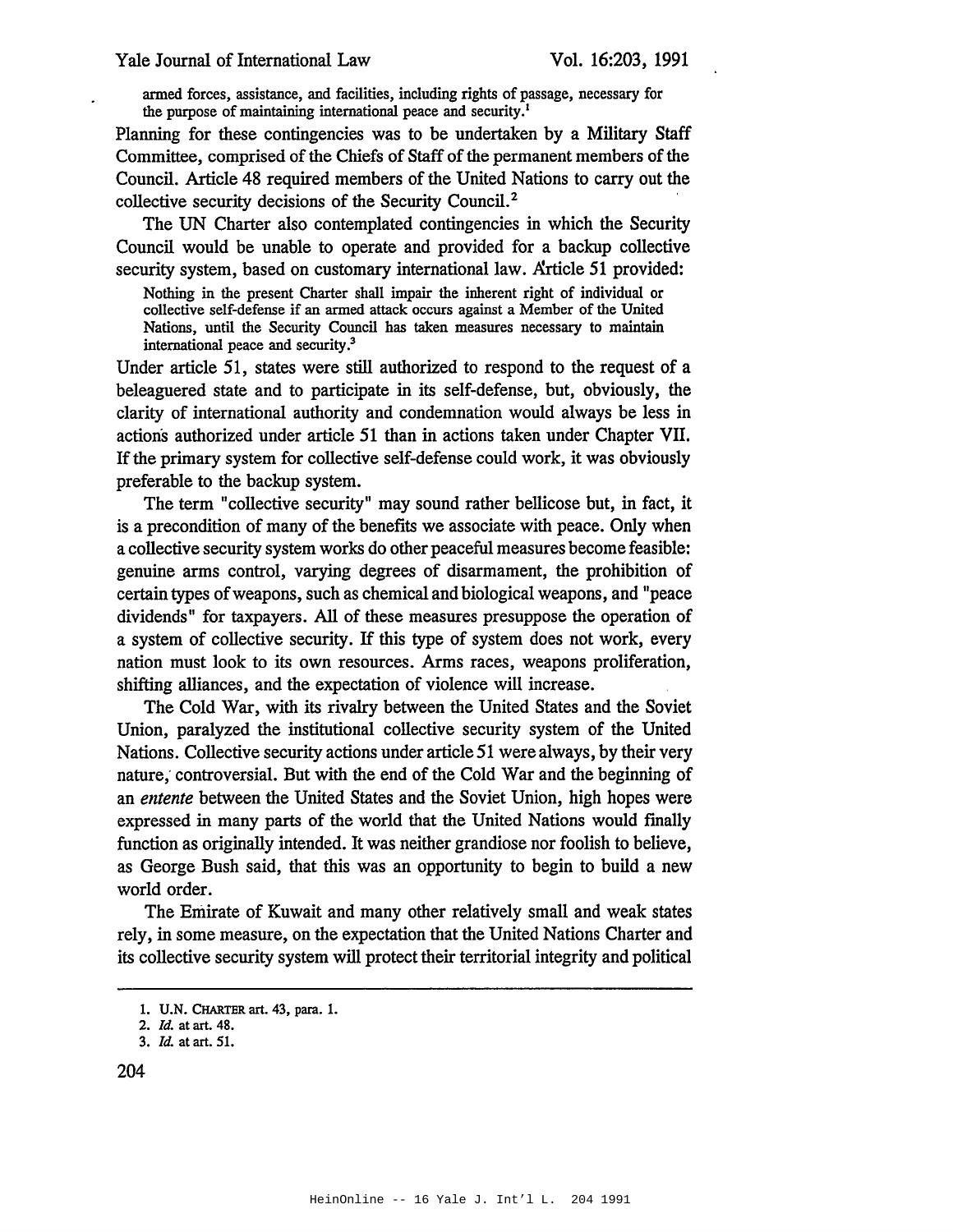independence. The dictator of Iraq and others like him rely on exactly the opposite expectation, that the collective security system of the United Nations exists only on paper, in large part because the remaining superpower, the United States, irremediably traumatized by the experience of Vietnam, may have the military power, but will be politically incapable of undertaking the military operations necessary to make the United Nations work. Although President Bush mobilized the United Nations and placed an imposing and apparently adequate military force in SaudiArabia, the evidence is that Saddam Hussein still believes that his expectation is well-founded. Hussein seems to believe that no one will try to oust him militarily or, if they try, will stay the course.

The outcome of the Iraqi aggression is uncertain. But whatever happens, some important lessons can already be learned. Some are clear, while others only direct us to further study.

#### I. LESSON ONE

The system of world order, as conceived in the United Nations Charter, continues to depend centrally on the United States. The UN Charter provides the authority and the framework for a collective security system, but it cannot yet provide the energy or resources to make it work. In September 1990, the Secretary-General himself, on his own initiative, undertook a diplomatic *dèmarche* visiting Amman, Jordan in order to meet with the Iraqi Foreign Minister, Tariq Aziz. After two days of fruitless talks, Perez de Cuellar left, announcing that his effort failed and that the matter now rested in the hands of the superpowers.

What he meant was that it was in the hands of the United States. World politics is still marked by a number of power centers, most of which apparently still see their own interests served by accommodating international aggressors (except when aggression is targeted at them) rather than by trying to protect the collective security system itself. With the exception of the United Kingdom, no other major state -- be it the Soviet Union, China, France, Japan, or Germany -- saw the Iraqi aggression as a systemic crisis. While some permanent members of the Security Council may have initially viewed the Iraqi action with alarm, none were able or willing to assume leadership and to spur the Council into action. Two permanent members, the Soviet Union and the People's Republic of China, while willing to join in verbal condemnation, were openly reluctant to allow the Security Council to undertake or to authorize coercive responses. On November 29, 1990, when the Council finally decided,

 $\hat{\boldsymbol{\alpha}}$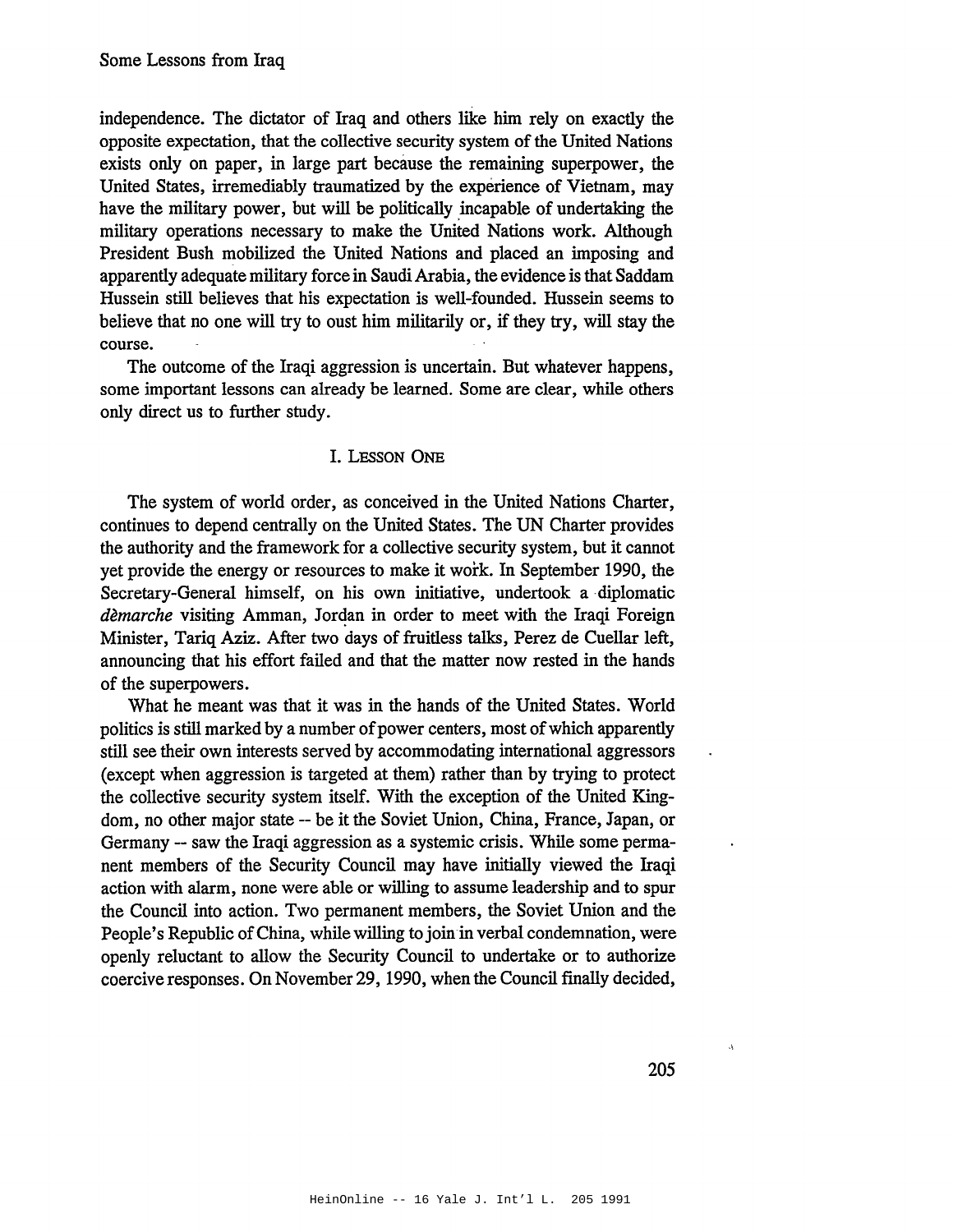in Resolution 678,<sup>4</sup> thanks in no small part to United States' side-deals with the Soviet Union and China, to authorize the use of force after January 15, 1991, both China and the Soviet Union made clear that they were willing to vote but would not participate in any military action.

Were it not for United States initiatives and a commitment by President Bush to use the United Nations, the Security Council could have been expected to pass an anodyne resolution, condemning Iraq and perhaps calling for sanctions, but doing little more. Iraq would have hunkered down and waited for the dust to settle or attention to be diverted to some more current crisis while it consolidated its control over Kuwait. It was only because of the United States initiative that the United Nations became a significant force in countering the Iraqi aggression.

Everyone likes to criticize U.S. pretensions to being the constable of the world. But when people need the cops, guess who they call? The international security system depends centrally on the United States. The burden this places on the United States periodically prompts various American leaders to ask themselves whether the certain sacrifice of treasure and the potential sacrifice of life, not to speak of the din of criticism at home and abroad, is worthwhile, or whether the United States should just pack up once and for all and retreat to Fortress America.

In a simpler world, President Washington counseled against entangling alliances. Through the years and crises, many Americans have proclaimed "America First" and have urged us to avoid the corruptions of the rest of the planet and concentrate instead on perfecting our own democracy. Since the time of Woodrow Wilson, however, mainstream America has accepted the fact that the world has become interdependent, that we are inextricably part of a larger industrial and increasingly democratic civilization, and that if we do not play an active and leading role in crafting and maintaining world order, none will exist, and we will be major losers.

What this has meant in practical terms is that Americans have died trying to free countries that were targets of aggression, such as France, Belgium, the Netherlands, Korea, and Vietnam, whose peoples were either unable or unwilling to pay the cost of freeing themselves. Throughout the Cold War, Americans served in many other nations in order to deter aggression. The costs have always been heavy, in life, treasure, and our own internal political stability, and the results have not always been successful. Each time we make such a commitment, some voices, sometimes strident and sometimes cynically exploiting prejudices, draw attention to the unequal distribution of costs -- in NATO, in the UN budget, in Operation Desert Shield -- and not to the inter-

 $\overline{a}$ 

<sup>4.</sup> S.C. Res. 678, U.N. SCOR (1990), U.N. Doc. S/PV., reprinted in N.Y. Times, Nov. 30, 1990, at 10, col. 1.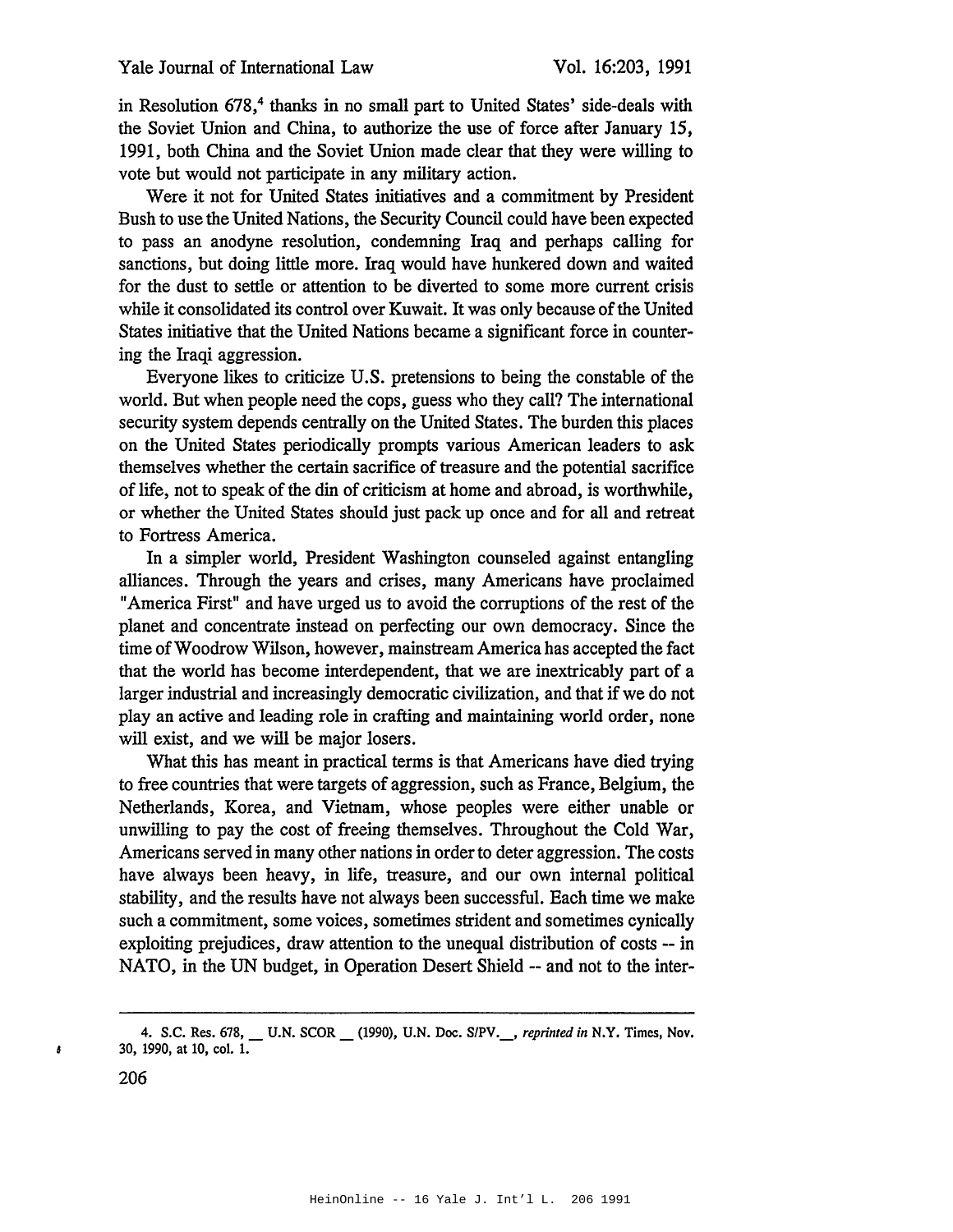ests involved. They are often correct. But that is not the point. In every social arrangement, some people do more than they must and others not as much as they should. One should seek fairer allocations, but it would be self-destructive to disrupt an arrangement if it serves one's indispensable purposes just because there are some "free-riders."

The Iraqi aggression has provoked this familiar chorus. Surely the most extreme manifestation has been an article in the Wall Street Journal by Arthur Schlesinger, in which Schlesinger seems to go out of his way to stir latent racial hostilities, by purporting to quote an unnamed Gulf Arab who is supposed to have said gloatingly that nonwhite Arabs have hired "white slaves" to protect them.<sup>5</sup> Others have written that Americans should not fight for cheap oil or that Kuwait is not democratic or not important. These neo-isolationists would be right if the United States had no interest of its own at stake when acts of aggression occur in distant places. However, since Wilson's vision and Roosevelt's implementation, we have actively worked to maintain world order because we have deemed it to be in our vital interest.

### II. LESSON TWO

If our strength and treasure stand behind the collective security system of the United Nations, why should we bother with the United Nations at all? Why not simply maintain a Pax Americana? After all, when we use the United Nations, other members of the Security Council who are not willing to act will gain a measure of influence in the operations, incommensurate with their contributions. In some cases, they may even be able to extract concessions from us in return for their support.

So far, however, the lesson of the Iraqi aggression is that we should continue to use the United Nations. The world order envisioned in the Charter is still incomplete. There is a close link between the strength of the Charter system and the quality of democratic and popular government in the UN's constituent members. There is also a close link between the robustness of the Charter system and the level of the general expectation of unlawful violence. Every triumph of popular government and each collective resistance to aggressive tyranny increases the vigor of the UN system. Working through the United Nations reinforces it.

While the United States remains an indispensable player behind the United Nations, the UN is, in turn, useful to the United States. It is important that actions in the common interest be as collective as possible. In each case, we must test our vision of the common interest against others' views and we must

<sup>5.</sup> Schlesinger, White Slaves in the Persian Gulf, Wall St. J., Jan. 7, 1991, at A14, col. 3.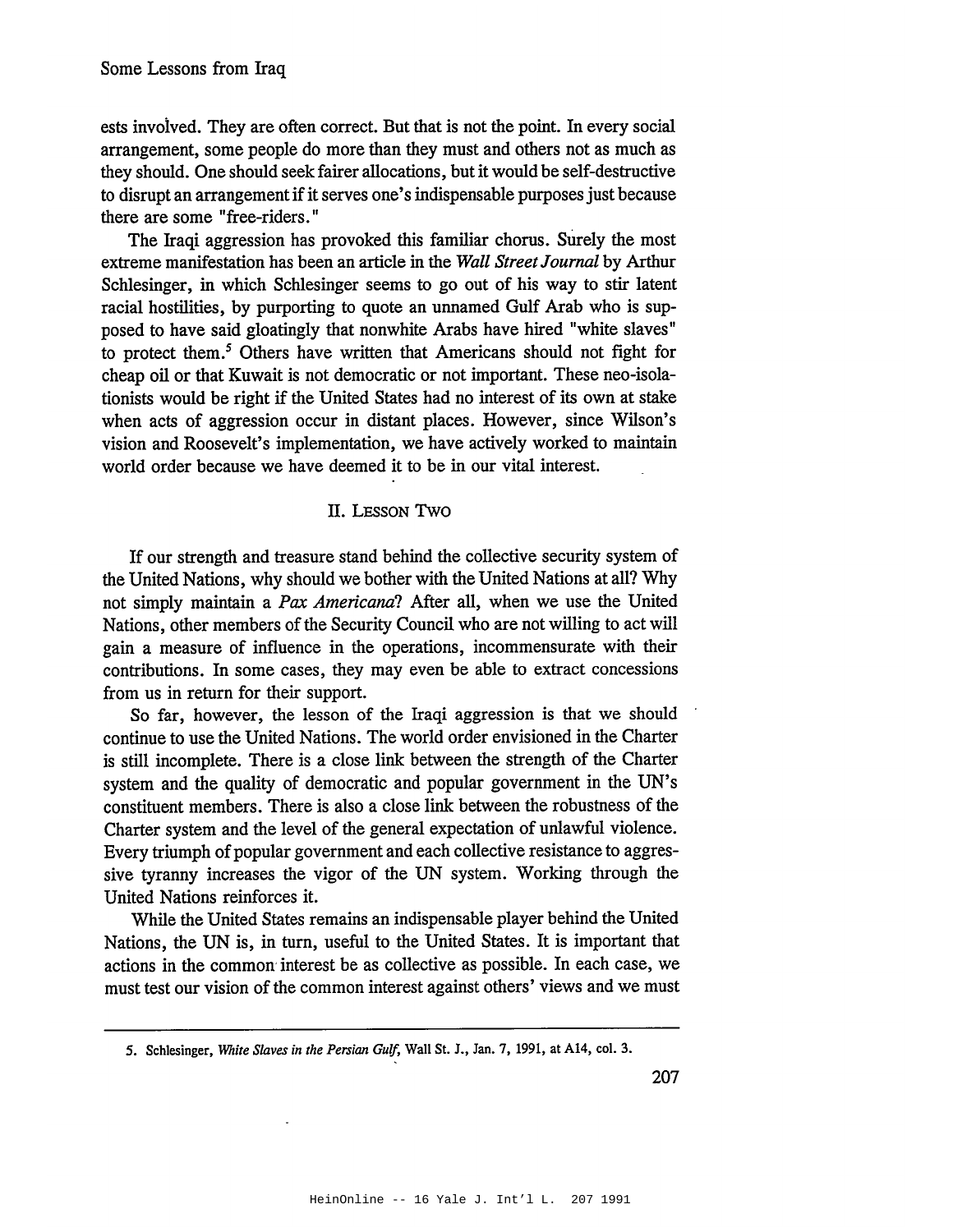work to build and institutionalize a genuine collective security system. These are the responsibilities of leadership. Although the UN symbol carries a heavy price tag, it also carries major benefits. United Nations' authorization is an inclusive symbol of authority and, as such, enhances any power used under its aegis.

# III. LESSON THREE

But there are ironies in using the United Nations. The world organization may be a symbol of virtue, but many of the leaders of its most prominent member states are brutal despots. Because of the structure of decision-making in the United Nations, if the United States wants to use the United Nations framework rather than act unilaterally, we will often have to engage in a type of *realpolitik* which will be offensive to the very same constituency within the United States that presses for using the United Nations. Certain permanent members of the Security Council are not as committed to the major policies of the UN as the United States. Thus, whenever the United States uses the UN as a policy instrument, it will have no choice but to secure the cooperation of others by trading in whatever is the coin of exchange of the moment, namely, the material concessions the other states seek. It is no secret that a number of symbolic and material concessions were made to the People's Republic of China and substantial financial concessions were made to the Soviet Union at about the same time that these countries indicated that they would not oppose a Security Council resolution authorizing military force against Iraq. When this *realpolitik* requires the executive to ignore human rights violations that have been condemned by Congress, it will repel some members of Congress and the general public. Many have noted the bitter irony of having to embrace the butchers of Tiananmen and the butcher of Hama so that the United Nations can repel the butcher of Baghdad.

International law has no choice but to be realistic. In the real life of which law is a part, evil abounds in all shapes and sizes and one has to assign priorities. The international political system condemns unlawful violence within as well as between states, but the system is still most threatened by transboundary violence, the destruction of one territorial unit by another. In the UN Charter, as well as in interstate practice, this type of violence has been the major concern. The deals the United States has cut to create and maintain the international coalition against the Iraqi aggression have involved overlooking or downplaying unlawful violence within states (e.g., internal human rights violations in China and Syria, and Soviet suppression of Lithuanian self-determination). Such bargains are consistent with an old international practice which tries to distinguish domestic from international matters, but we should not fool ourselves. In an interdependent world, the line between internal and external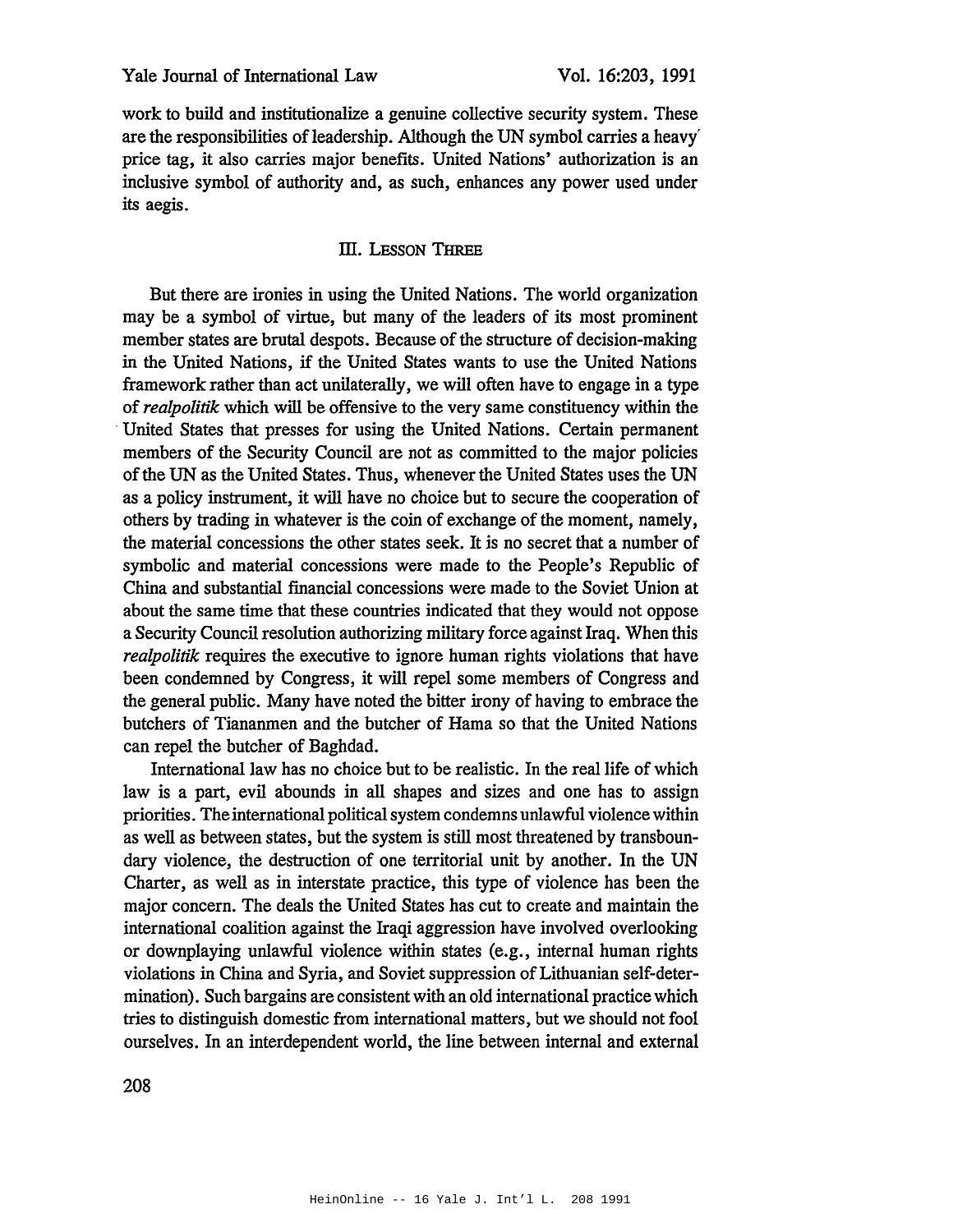is porous. We will pay a price for these compromises, just as we are now paying for having supported Saddam Hussein, the then lesser-of-evils, when he opposed Ayatollah Khomeini. We may have had no other choice at the time. As far as I can see, we have no other choice now.

## **IV. LESSON FOUR**

Congress is a major architect of this international system and an indispensable player in U.S. operations within it. The internal constitutional implications of an international collective security system are radical and far-reaching.

A collective security system is supposed to be prospective and deterrent rather than retrospective and corrective. In other words, a collective security system works best when the credible prospect that it will respond to acts of aggression leads a would-be aggressor to reconsider its plans in advance and to abort them. Given the centrality of the United States in the international collective security system, it is necessary for the system that U.S. participation be assured and credible. But this means that in order to support collective security, the fundamental function for Congress is to support the executive in ways that send a clear message of national resolve, so unequivocal and unmistakable that international pillagers and those who advise them can have no doubts.

Meanwhile, in the nature of diplomacy, the president may have to construct fragile coalitions, shift stances rapidly, bluff until sufficient force is in place, and then threaten credibly when it is. A congressional resolution at one moment may become irrelevant or even harmful, and a hearing, in which a spectrum of views is expressed, may send a message of lack of resolve, precisely when an image of resolve is sought by the executive. Collective security may not offer many public opportunities for Congress, even though public airing of views is central to the legislature's role in a constitutional democracy.

When the Constitution was written, the entire conception of international collective security did not exist. War was then a discretionary strategic option, available to any nation. War could be pursued to give effect to the legal rights of a state when it felt that these rights were being violated or withheld by another state, or it could be used to change those rights. It could be used to expand a territorial base by seizing the territory of others. War did not have to be just. War, writ large or small, was lawful. It was also lawful for a state to authorize private citizens to seize the vessels of other states on the high seas.

Article I, section 8, clause 11 of the Constitution was conceived in this context. It assigns to Congress the power "to declare War, grant Letters of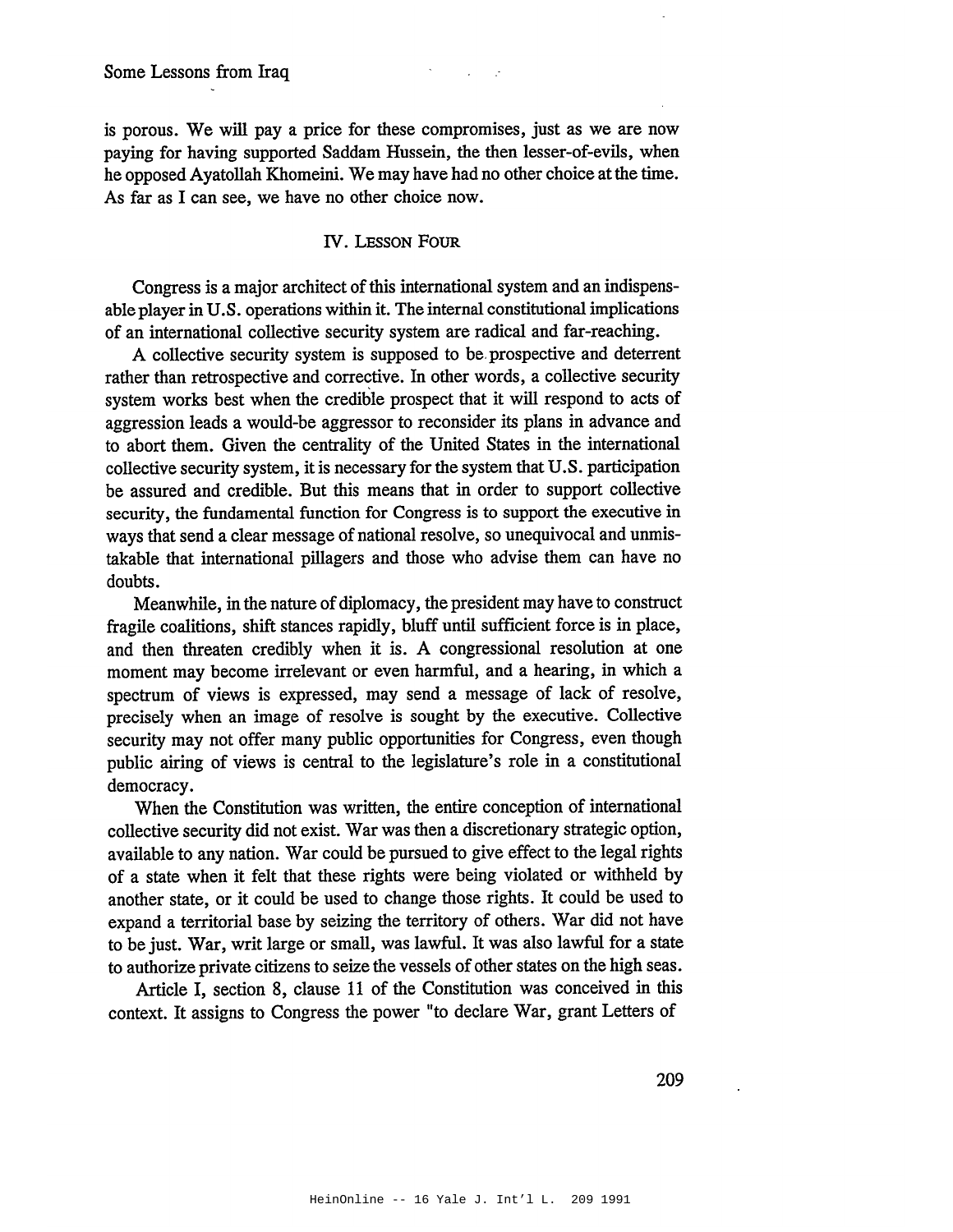#### Yale Journal of International Law

Marque and Reprisal, and make Rules concerning Captures on Land and Water.<sup>"6</sup> It is plain from contemporaneous documents that the drafters of the Constitution wanted to assign the competence to engage in these particular discretionary types of offensive violence to the legislative branch. But such discretionary offensive violence is no longer legitimate as a matter of international law. It would be as antiquarian and bizarre for Congress to declare war in 1991 as it would be for it to issue Letters of Marque and Reprisal.

The Constitution does not speak of the allocation of competence within the United States with regard to the discharge of obligations in a collective security system. That is a competence which has been assigned, since our participation in the UN action in Korea, to the president. And even that innovation may have been more apparent than real. Despite the explicit language of article I, section 8 of the Constitution, other language in article II assigns broad powers to the president. Constitutional practice over the history of the Republic has acknowledged the competence of the executive, on its own constitutional authority, to engage in the threat, demonstration and application of coercion abroad under a wide range of contingencies, recognizing that, alas, coercion is still a part of international politics. Certainly, since Woodrow Wilson's campaign, our living Constitution -- the constitutive process -- has adjusted to that reality, for a major issue in each subsequent presidential election has been the comparative quality of the candidates as managers of our international security. I do not have the impression that most candidates for Congress run or are perceived as important in such a role.

The evolution of international collective security does not mean that the executive can act without restraint. Quite the contrary. It is clear beyond cavil that no president can or should conduct an extended military action abroad without wide popular support, which Congress reflects, and, in part, shapes. Our constitutive process has developed numerous restraints on executive action, consistent with our historic principle of limitation of power, yet compatible with participation in an international collective security system.

In the past twenty-five years, Congress has sought to extend its role in the formation and implementation of foreign policy and, in certain areas such as human rights, has performed an important function. No doubt some members of Congress will chafe under a limitation on their public debate when the issue concerns collective security actions. But in matters concerning collective security, Congress has two alternatives. It can either: (1) support executive action in the diplomacy and repositioning that is so important if a collective security system is to avoid overt conflict; or (2) withhold support, thereby reducing the credibility of the collective security system, resulting in a corre-

<sup>6.</sup> U.S. CONST. art. I, § 8, cl. 11.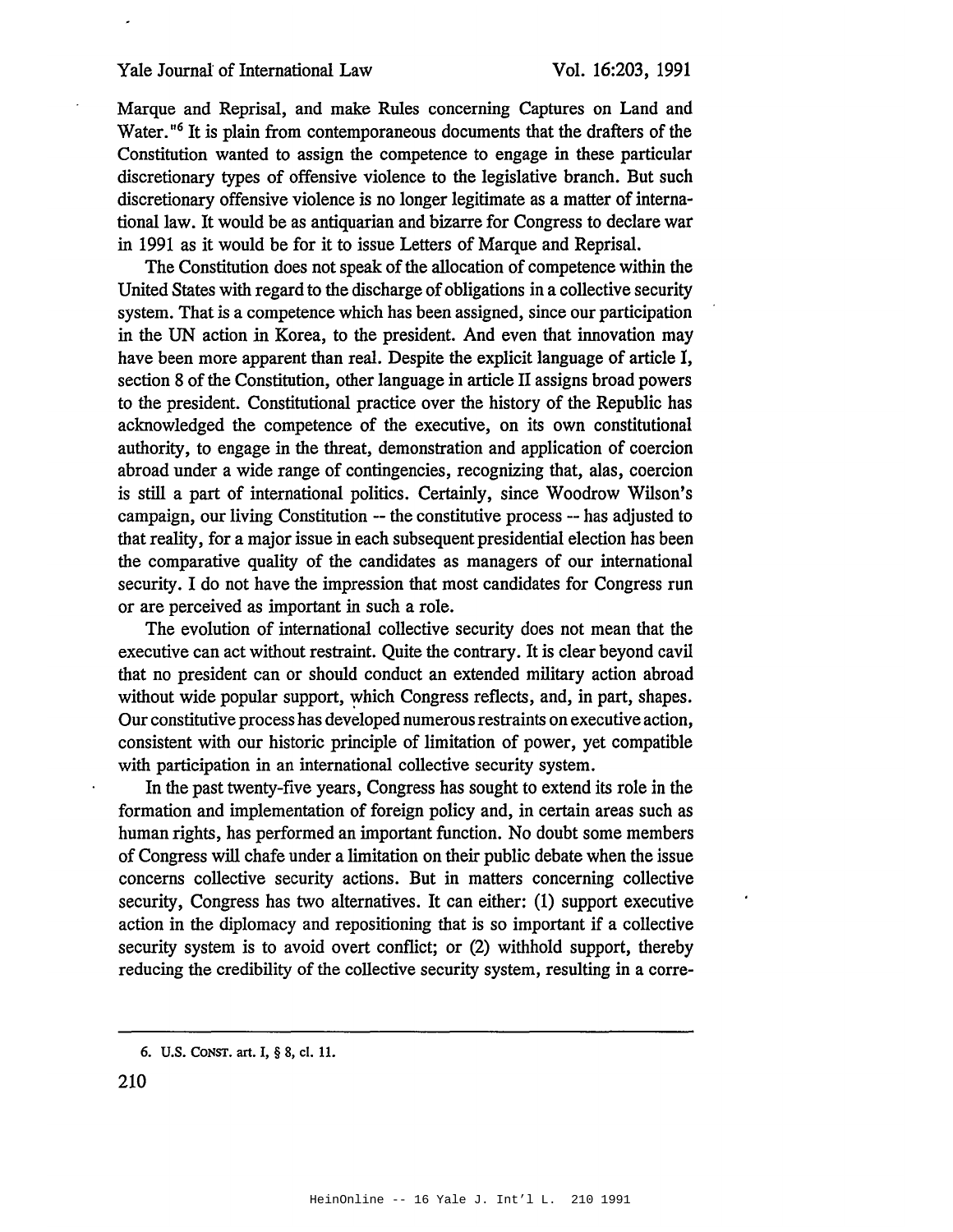sponding increase in the need for the development of national and foreign armaments as the world turns to a system of individual security.

This does not remove Congress from the picture. Congress' legitimate role will still loom large in clarifying key policy issues. The collective security system itself will continue to require the maintenance of an arsenal and a high level of readiness. The historic pattern of consultation between the branches will continue to be an important conduit of influence, which will vindicate Congress' role but not undermine the credibility of collective security. Joint resolutions of authorization may be necessary. The decisions of the Senate and House on January 12, 1991,<sup>7</sup> demonstrate that a majority in each House clearly understands this.

#### V. LESSON FIVE

The courts and the legal profession must also address the lessons in constitutional law posed by a changed world order in which we have decided to play a central role in collective security. In Dellums  $v$ . Bush,<sup>8</sup> fifty-five members of Congress sought an injunction to prevent President Bush from "initiating" an offensive attack against Iraq unless [he] obtains a declaration of war or other explicit congressional authorization."<sup>9</sup> Wholly aside from constitutional issues, I would agree that a president, whatever his authority, would be ill-advised to engage the nation in major coercion abroad without wide and deep popular support, expressed through the Congress. But an amicus brief, submitted by a pride of professors of constitutional law, goes even further than the plaintiffs and pronounces solemnly that the language of article I, section 8 on declarations of war is dispositive of the issue in the case of the Iraqi aggression and that without such a declaration by Congress, the president is unable to act. It is not only that "[t] he President may not invoke that authority to make war without consulting with and gaining the genuine approval of Congress."<sup>10</sup> Beyond that, "Congress must manifest its genuine approval through formal action, not legislative silence."<sup>11</sup> Why? Essentially because that is the language of the Constitution. All one has to do is read the Constitution.

<sup>7.</sup> Authorization for Use of Military Force Against Iraq Resolution, Pub. L. No. 102-1 (Jan. 14, 1991).

<sup>8.</sup> No. 90-2866 (D.D.C. Dec. 13, 1990).

<sup>9.</sup> Memorandum in Support of Motion for Preliminary Injunction at 45, Dellums v. Bush, No. 90-2866 (D.D.C. Dec. 13, 1990).

<sup>10.</sup> Amicus Curiae Brief for Law Professors at 3, Dellums v. Bush, No. 90-2866 (D.D.C. Dec. 13, 1990).

<sup>11.</sup> Id. at 7.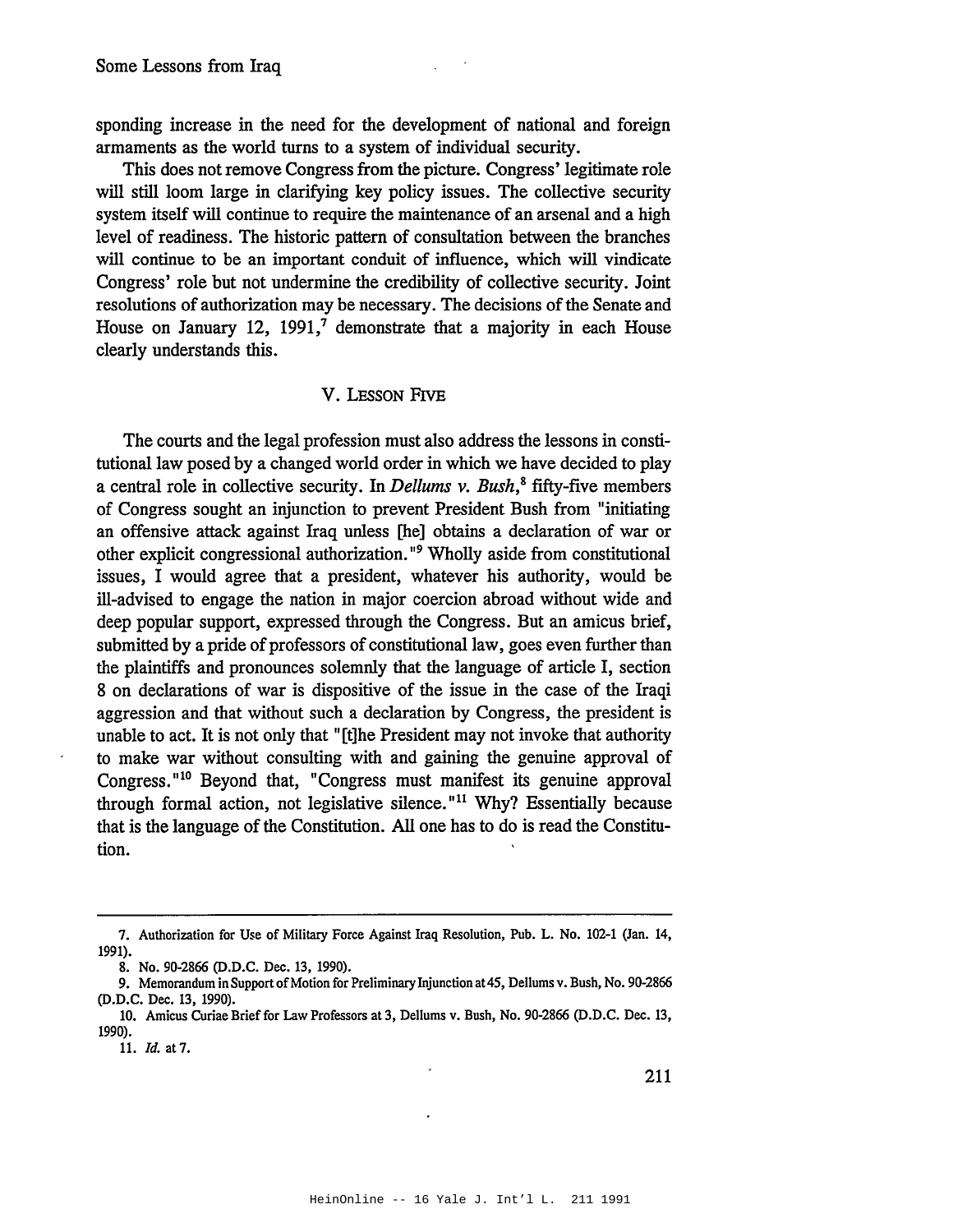It is clear that the complex collective security diplomacy whose effectiveness is based on the credibility of American commitments cannot be pursued if every step is subject to legislative discussion, vote and revote as the situation develops. And it cannot succeed if "legislative silence" is construed as the withholding of authorization. This is a prescription for changing the Constitution to fetter the president in the contemporary discharge of the foreign affairs power, forcing the United States into isolation.

There have always been groups in the United States who have opposed any international role for us and who genuinely believe we can stand aloof and concentrate on perfecting our own democracy. That is a personal political choice with which I disagree, but which I respect. My difficulty with the professors is not their choice but their constitutional methodology and their system of finding authority. Curiously, it is my impression that many of the authors of the amicus brief in *Dellums* were among the most vocal critics of Judge Bork's nomination to the Supreme Court, ridiculing Bork's supposed reliance on the explicit language and original intention of a 200-year-old document. At that time, most of the professors insisted that constitutional law required a more complex methodology, which took account of changing structures, changing social values, and changing needs. Ironically, on this issue, Judge Bork is closer to these views than his critics. In a foreword to The Fettered Presidency: Legal Constraints on the Executive Branch, Bork wrote that:

[The constitutional] text is by no means all that counts. There is history, and that history was shaped by what in constitutional law is called structural reasoning. Reasons drawn from structure are as much a part of the Constitution as is the text ... The respective roles of Congress and the president developed according to their structural capacities and limitations. Congress, consisting of 535 members assisted by huge staffs, is obviously incapable of swift, decisive, and flexible action in the employment of armed force, the conduct of foreign policy, and the control of intelligence operations.<sup>12</sup>

Constitutional law involves more than reading one passage from a document and grandiloquently repeating it again and again. The Constitution is part of our constitutive process in which we determine how to establish and maintain our fundamental decision-making institutions so that they can provide liberty, security, and the fulfillment of other constitutional goals in ways optimally consistent with historic values but responsive to contemporary exigencies. If it were simply a matter of reading a short document, we could dispense with constitutional lawyers and professors and the matter could be left to the clerk-typist.

In his judgment of December 13, 1990, in the Dellums case, Judge Green seemed to have operated with a very simple conception of the problem. The

<sup>12.</sup> Bork, Foreword to THE FETTERED PRESIDENCY: LEGAL CONSTRAINTS ON THE EXECUTIVE BRANCH, at x (L. Crovitz and J. Rabkin eds. 1989).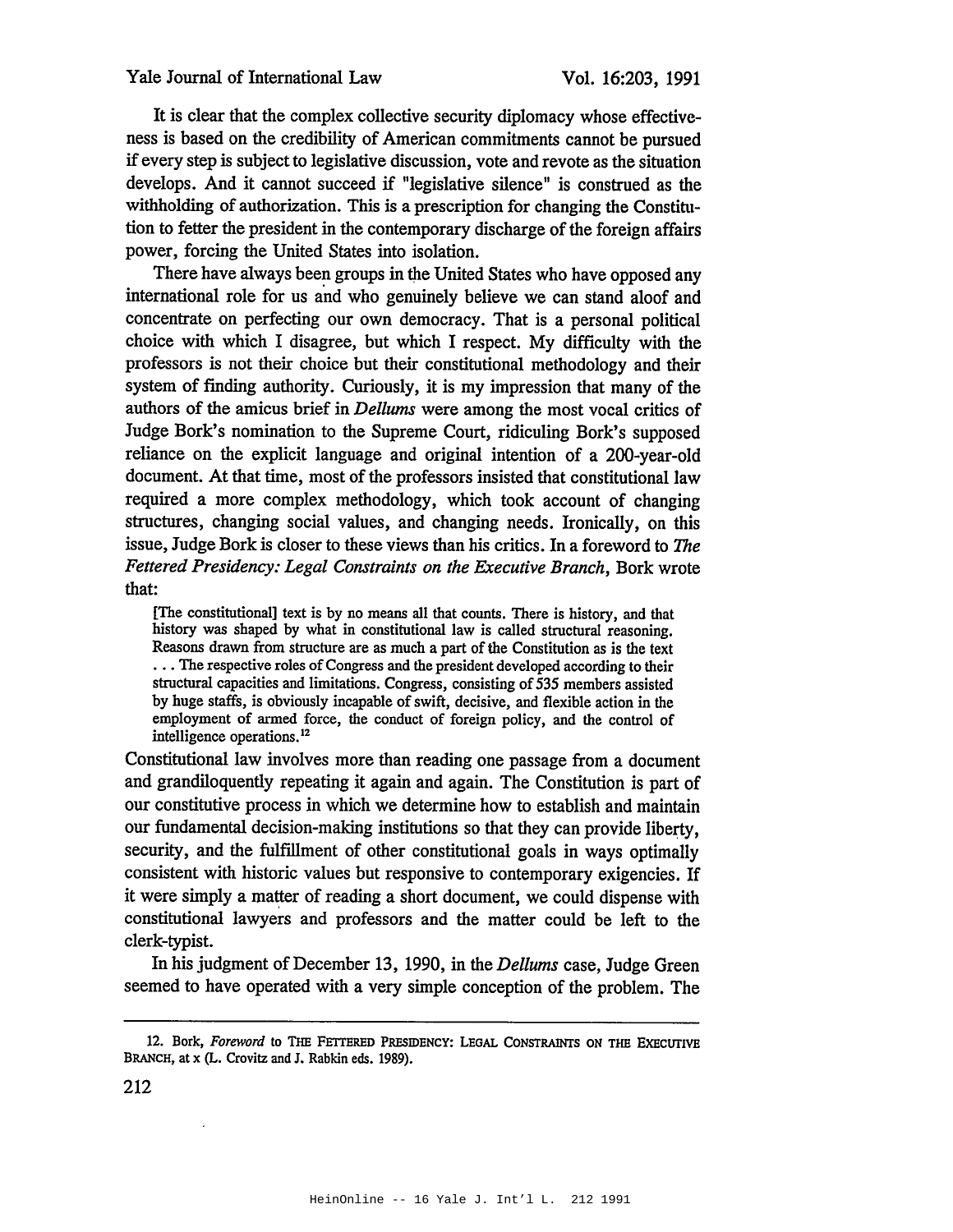plaintiffs in their brief repeatedly emphasized that they were against an offensive military action (as if United Nations and United States' responses to Iraqi aggression in Kuwait were themselves offensive, a species of that eighteenth century war concept on which article I, section 8 was based), rather than an implementation of defensive collective security obligations under international law. Judge Green found that the subject of the petition was not inherently political and could be decided by a court and that, while there was legal substance to the petition, scarcely one-tenth of Congress could not represent Congress and the matter was therefore not ripe. Nowhere in his opinion does Judge Green take any cognizance of the role of collective security in international law and its relation to constitutional law. His judgment may be contrasted with that of Judge Lamberth in Ange v. Bush,<sup>13</sup> decided the same day, which would remove the courts from this type of confrontation between Congress and the executive precisely because of the rapidly shifting political complexities involved in the leadership of a collective security system. Until a higher court reviews the issues, we will not know the outcome of this lesson.

## VI. LESSON SIX

One of the more painful lessons of the Iraqi aggression is that the conclusion of the Cold War does not mean an end to savagery and violence in international politics. If United States participation in a United Nations collective security system is the best way for the United States to pursue its vital security interests, and if U.S. participation in such a system is still of central importance, that yearned-for day of beating swords into plowshares must be deferred once again. While the contours of the U.S. arsenal in the last decade of this century will necessarily be different from the strategic arsenal that was developed to confront a superpower adversary, the arsenal itself must remain adequate to the new tasks. Serious weapons may still be required because tinhorn dictators do not always have tinhorn arsenals. Given the inclination of contemporary tyrants to nuclearize, I believe the United States may be able to reduce drastically the size of its own nuclear arsenal, but it must continue to maintain an evolving, sophisticated nuclear and counter-nuclear capacity.

A comparable lesson has been learned with regard to chemical and biological weapons. President Bush was among those who sought to secure their universal abolition. But Saddam Hussein has demonstrated that a system in which no one has such weapons is one which rewards the first lawbreaker. In both offensive and defensive modes, the Gulf crisis has demonstrated that the

<sup>13.</sup> No. 90-2592 (D.D.C. Dec. 13, 1990).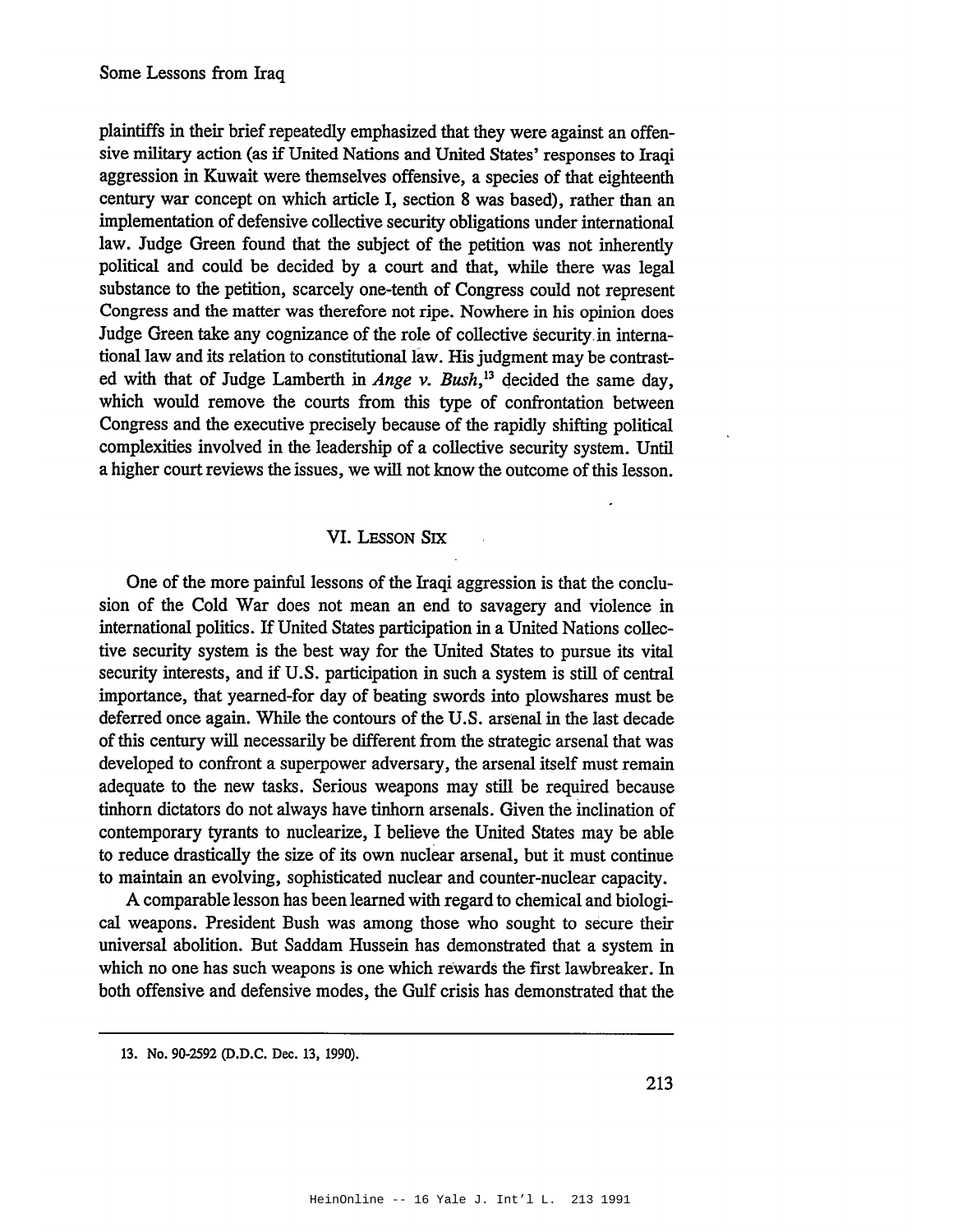United States is not capable of deterring Saddam Hussein from the use of certain weapons. Hence, we may be obliged to continue to develop and maintain certain weapons and counter-weapons despite the fact that the weapons are loathsome and that we would have no intention to use them proactively.<sup>14</sup>

Another lesson, in this regard, concerns intelligence. As long as there are Saddam Husseins, a regular and reliable flow of intelligence about their plans and abilities is indispensable. Moreover, Saddam Hussein or his shade may reignite the national debate about the propriety of covert action. If the political structure of Iraq is, in fact, "a broad-based needle," efficiently and ruthlessly dominated by a single man of diabolical ability, world-class evil, and possibly clinical insanity, should possibly tens of thousands of Iraqis and Americans die in order to remove him? Or are there more economical methods to accomplish the task? To exclude other methods may mean death for many innocent people. To include other methods can itself lead to the sorts of terrible individual abuses and injury to our values that were exposed by the Church Committee. $^{15}$ 

#### **VII. LESSON SEVEN**

In an imperfect world, the remedy for an evil may not be its elimination. Because the international arena will continue to be violent, the United States' strategic objective in the Gulf cannot be the destruction of the military capacity of Iraq. Where law is ignored and power is a critical variable, it will only be restrained by countervailing power. The comparatively bloated Iraqi military capacity has proved to be at the heart of the problem. Whatever evil designs a dictator such as Saddam Hussein may harbor, he would have been unable to accomplish them if the balance of power in the region had been able to restrain him. Iraq was able to invade Kuwait because the regional balance of power -- which the Nixon administration built upon the Shah's government -was disturbed in 1979. The Islamic Revolution effectively disrupted the Iranian army and air force. Hussein, in 1979, saw an opportunity to deal a death blow to Iranian power and to emerge as the regional hegemon. Concerns in other Gulf states and in Europe and North America about the extension of Islamic Fundamentalism to theretofore moderate Arab countries led outside states to support Hussein's war against Iran, because it appeared to serve their common interests. The world was even willing to turn a blind eye to Hussein's use of

<sup>14.</sup> I have developed this proposition in Reisman, Chemical Weapons: Designing Operable Systems for Enforcing Restraint, 83 PROC. AM. SOC'Y INT'L L. 468 (1989).

<sup>15.</sup> These issues are explored in W.M. Reisman and J. Baker, Covert Action (1991) (forthcoming from Yale University Press).